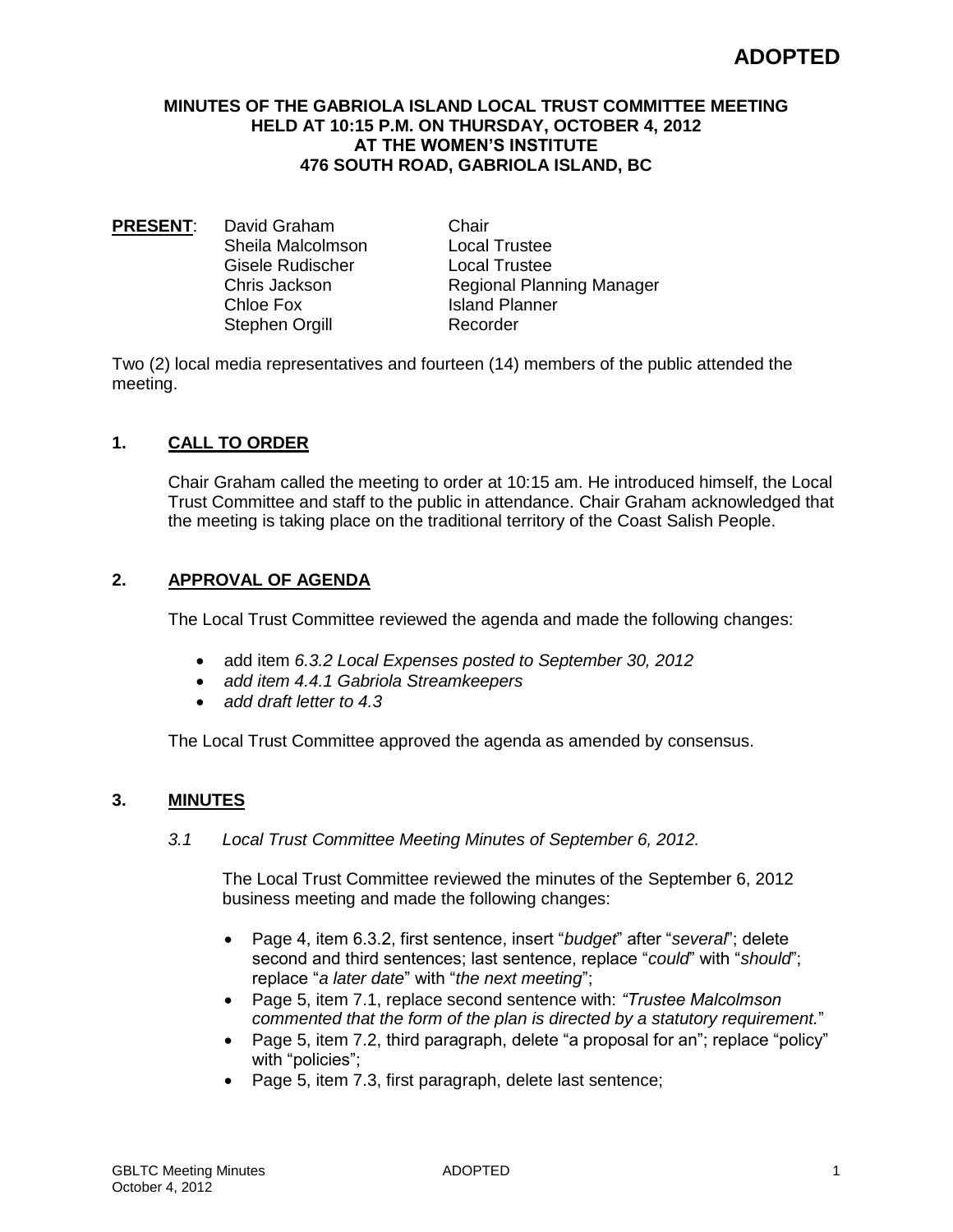- Page 6, item 7.4, first sentence, replace "*explained*" with "*summarized", delete "and summarized the issues contained in the letter*". Delete second sentence;
- Page 7, item 8, replace Trustee Malcolmson's entire report with; "*Trustee Malcolmson added that Parks Canada is gathering public comments and the National Marine Conservation Area Atlas is available at the Gabriola Public Library. Trustee Malcolmson reviewed the proposed Trust Council Strategic Plan Priorities.*";
- Page 9, item 13.1, replace "*The Local Trust Committee*" with "*The trustees*"; fourth paragraph, delete last sentence, fifth paragraph, insert "additional" after "support";
- Page 9, resolution GB-086-2012, add reasons from August 15, 2012 staff report draft resolution:
	- o "*Significant opposition among neighbouring property owners,*
	- o *A lack of information provided by the applicant to address environmental requirements of Standing Resolution GB-025-2010 of the Gabriola Island Local Trust Committee, and*
	- o *A lack of information provided by the applicant to determine the exact location of the tower, associated buildings and structures, and the proposed easement / lease area, in relation to property lines and covenants, as required by Standing Resolution Gb-025- 2010, the Antenna Proposal Form and as requested by the Gabriola Island Local Trust Committee in Resolution GB-067- 2012.";*
	- Page 10, correct reporting of amended resolution GB-087-2012, delete "*relevant Official Community Plan and Land Use Bylaw Provisions*"; restate amended resolution GB-087-2012 after amending resolution GB-088-2012;
	- Page 11, items 14.1.1 14.1.3, replace "*Local Trust Committee"* with "*trustees*";

The Local Trust Committee adopted the minutes of the September 6, 2012 meeting by consensus as amended.

*3.2 Section 26 Resolutions Without Meeting*

There were no Section 26 Resolutions Without Meeting to report.

*3.3 Gabriola Island Advisory Planning Commission Draft Meeting Minutes dated September 17, 2012*

The trustees reviewed, for information, the draft minutes of the Advisory Planning Commission meeting dated September 17, 2012.

*3.4 Mudge Island Advisory Planning Commission Meeting Minutes*

There were no minutes of the Mudge Island Advisory Planning Commission.

*3.5 Gabriola Island Agricultural Advisory Commission Draft Meeting Minutes* 

There were no minutes of the Gabriola Island Agricultural Advisory Commission.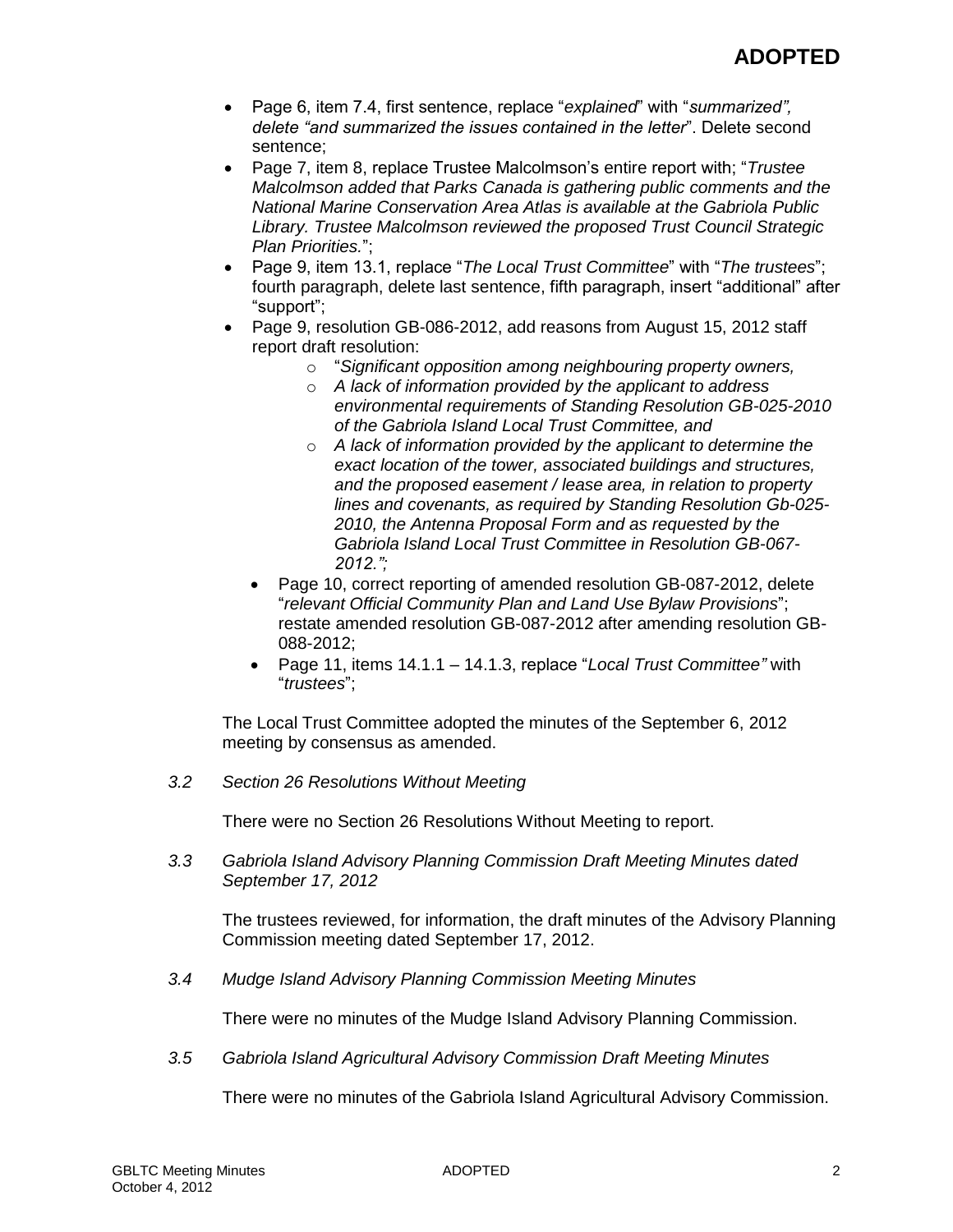## **4. BUSINESS ARISING FROM MINUTES**

#### *4.1 Follow-up Action Report dated September 25, 2012*

Planner Fox requested questions from the trustees on the Follow Up Action Report. Trustee Rudischer discussed several changes with the planner.

*4.2 Advocacy in Relation to Ministry of Transportation and Infrastructure List of Official Community Plan Policies*

The trustees discussed the list of Ministry of Transportation and Infrastructure Advocacy Policies in the Official Community Plan. The status of each policy was discussed in detail. Policies were discussed in terms of what could be referred to the Transportation Advisory Commission.

*4.3 Draft Follow Up Letter regarding Meeting with Regional District of Nanaimo*

Trustee Malcolmson provided the trustees with her notes outlining what the Gabriola Local Trust Committee had identified as *follow-up* on the Protocol meeting of June 22, 2012.

**GB-091-2012** It was **MOVED** and **SECONDED** that the Gabriola Island Local Trust Committee direct Islands Trust staff to assist with Protocol Agreement and Memorandum of Understanding amendments identified by the Regional District of Nanaimo.

#### **CARRIED**

**GB-092-2012** It was **MOVED** and **SECONDED** that the Gabriola Island Local Trust Committee delegate Trustee Malcolmson to draft a letter to the Regional District of Nanaimo based on the October 3, 2012 draft, and attach a list of relevant Official Community Plan policies.

## **CARRIED**

*4.4 Staff Advice regarding Letter from Gabriola Streamkeepers*

Planner Fox provided a verbal update on the request made by the Gabriola Streamkeepers and distributed a recent letter dated October 1, 2012 from Adrienne Vance. Planner Fox advised the trustees that Islands Trust staff cannot release information about property owners. She suggested an option that Islands Trust could prepare the mail out to the owners of the properties identified in the vicinity of the streams. The trustees discussed additional options.

**GB-093-2012** It was **MOVED** and **SECONDED** that the Gabriola Island Local Trust Committee direct staff to inform the Gabriola Streamkeepers of options for property identification information.

**CARRIED**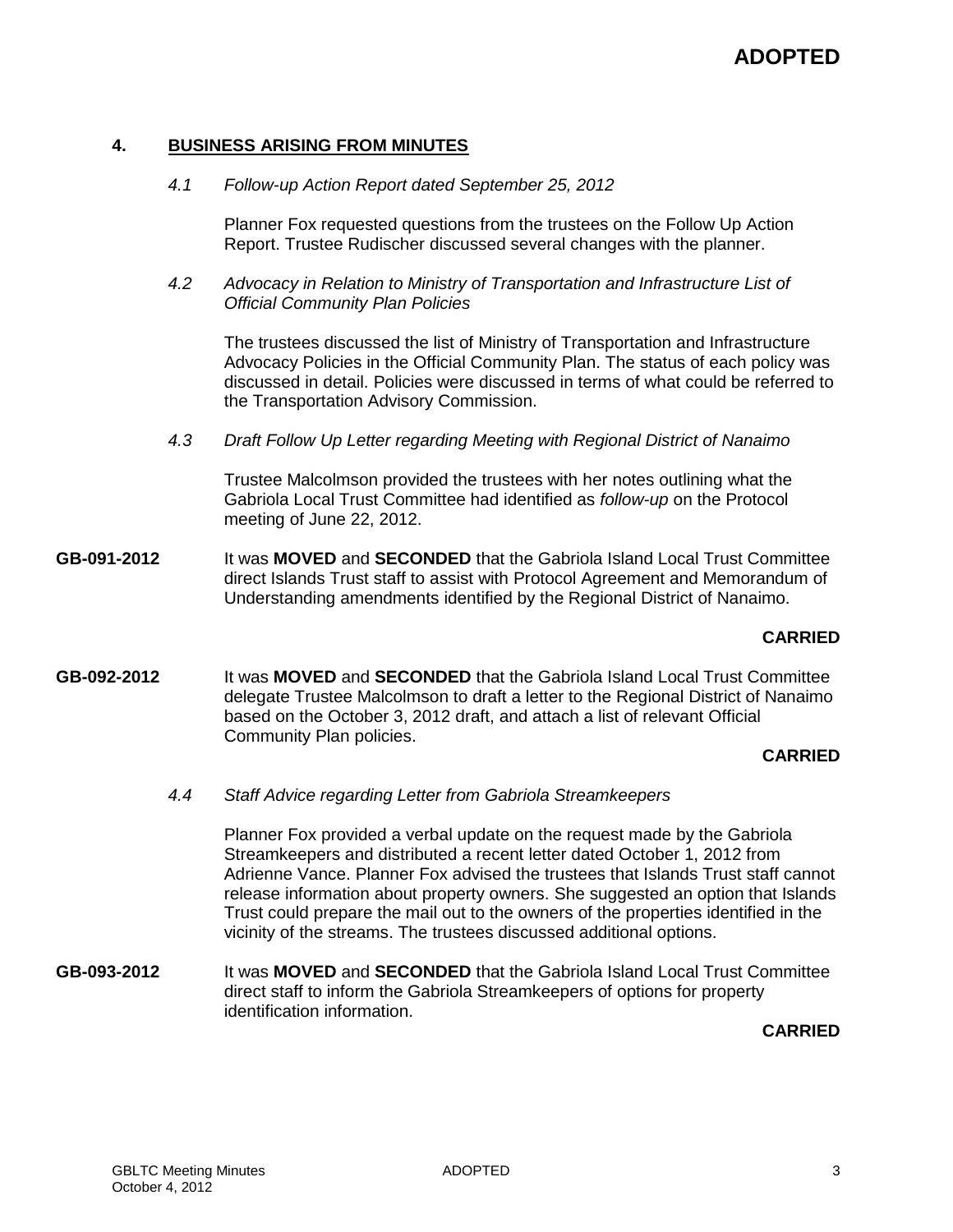## **5. CORRESPONDENCE**

*Correspondence specific to an active development application and/or project will be received by the Gabriola Island Local Trust Committee when that application and/or project is on the agenda for consideration.*

*5.1 Letter from Gabriola Rod, Gun and Conservancy Club dated September 10, 2012*

The trustees reviewed the correspondence dated September 10, 2012 from Paul Metcalfe, Director of the Gabriola Rod, Gun and Conservancy Club. Mr. Metcalfe expressed concern that the five letters received by the Local Trust Committee at the last business meeting were from plaintiffs in a civil suit against the Gabriola Rod, Gun and Conservancy Club. He pointed out that the only change in the club's sporting activity has been the cessation of shotgun sports in response to the petition of May 2011. Trustee Rudischer commented that the resolution was not asking for rezoning of the Gabriola Rod, Gun and Conservancy Club property. Trustee Malcolmson pointed out that the lack of definition in the Land Use Bylaw doesn't imply that this is threatening to the future of the Gabriola Rod, Gun and Conservancy Club. Trustee Malcolmson offered to respond to Mr. Metcalfe.

*5.2 Letter from Gabrielle Warden dated September 16, 2012 regarding Gabriola Rod, Gun and Conservancy Club*

Received.

*5.3 Letter dated August 22, 2012 from BC Hydro Regarding Funding Available for Electric Beautification Projects*

Received.

#### **6. REPORTS**

*6.1 Work Program Reports*

The trustees reviewed the Top Priorities Report and Projects List dated September 25, 2012.

**GB-094-2012** It was **MOVED** and **SECONDED** that the Gabriola Island Local Trust Committee amend its top priority list to move item 3, "Development of policies regarding cottage density banking." to item 1, 5) on the top priorities list.

**CARRIED**

*6.2 Applications Log dated September 25, 2012*

The trustees briefly reviewed the Applications Log dated September 25, 2012. Planner Fox noted that application GB-SUB-2011.5 had now been completed.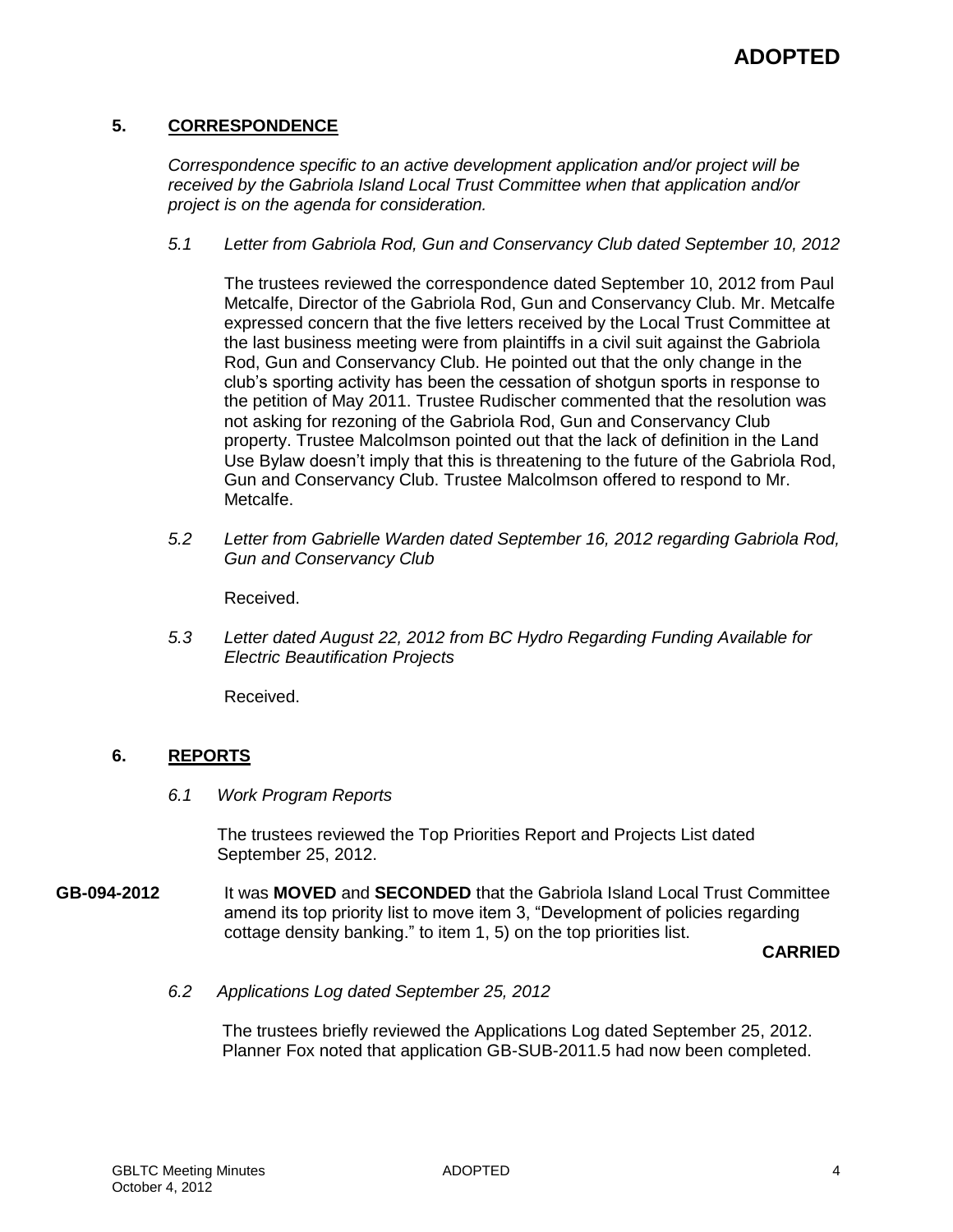*6.3 Trustee and Local Expenses posted to September 30, 2012*

The trustees reviewed the expense statement with postings to August 31, 2012 and Planner Fox distributed an update with postings to September 30, 2012. There was discussion about whether funds had been moved as directed at the last meeting.

**GB-095-2012** It was **MOVED** and **SECONDED** that the Gabriola Island Local Trust Committee request staff advice on yearend budget projections for the Official Community Plan and Riparian Areas Regulation budgets.

#### **CARRIED**

## 7. **NEW BUSINESS**

#### *7.1 Local Trust Committee Meeting Dates for 2013*

The trustees reviewed the Memorandum dated September 18, 2012 regarding the draft meeting schedule for 2013 and discussed alternate dates for several meetings.

- **GB-096-2012** It was **MOVED** and **SECONDED** that the Gabriola Island Local Trust Committee adopt the following business meeting schedule:
	- o Thursday, January 17, 2013
	- o Thursday, February 21, 2013
	- o Thursday, March 14, 2013
	- o Wednesday, April 18, 2013
	- $\circ$  Thursday, May 16, 2013
	- o Thursday, June 27, 2013
	- $\circ$  Thursday, July 18, 2013
	- o Thursday, September 5, 2013
	- o Thursday, October 10, 2013
	- o Thursday, November 29, 2013

#### **CARRIED**

#### *7.2 Local Trust Committee Budget Request for 2013/2014*

Regional Planning Manager Jackson summarized his memorandum dated September 18, 2012. The trustees discussed several proposed budget accounts with the Regional Planning Manager. Trustee Malcolmson suggested expanding several accounts with proposed expenditure detail.

**GB-097-2012** It was **MOVED** and **SECONDED** that the Gabriola Island Local Trust Committee revise and approve funding requests for Projects Proposed for Next Fiscal, 2013/2014 and forwarded to the Financial Planning Committee as revised as follows:

- Change proposed project name to "Snuneymuxw First Nation Protocol Implementation"
- Continuation of OCP Review 19,000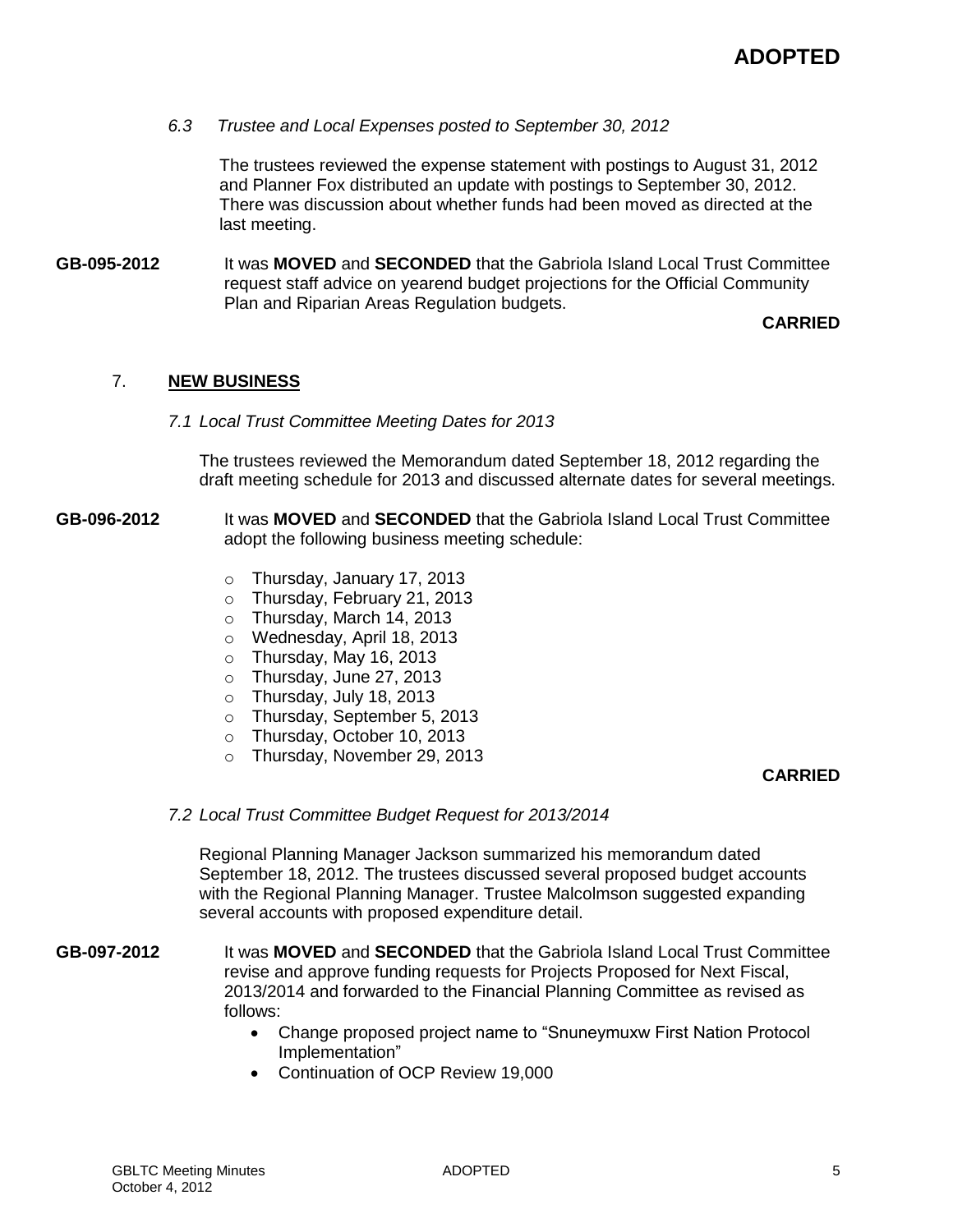# **ADOPTED**

## **CARRIED**

The trustees continued discussion and concluded that the Local Trust Committee will propose a specific topic list for the Official Community Plan review.

*7.3 Islands Trust Briefing Note dated September 18, 2012 from Clare Frater, Trust Area Policy Analyst, regarding BC Hydro Woodpole Test and Treat Program - 2012*

Planner Fox summarized the briefing note regarding the hydro pole-testing program. The trustees discussed the program and the consequences for residents with wells close to a hydro pole.

*By consensus, the Local Trust Committee agreed to consider items 13.1. and 13.2.*

#### **13. APPLICATIONS AND PERMITS**

*13.1 GB-DP-2012.3 (Intrascape Developments Inc. – Madrona, Phase 2)*

Planner Fox reviewed the staff report dated September 25, 2012 regarding the second phase of the Madrona development. Planner Fox reiterated the advice of the Advisory Planning Commission and recommended that the Local Trust Committee instruct staff to issue a development permit. Further discussion considered the specific comments that arose from the Advisory Planning Commission. Trustee Rudischer commented that the list of Village Core amenities that was presented to the last Local Trust Committee are not being met in this development and recommended that in the future to be more specific in development permit guidelines in the Official Community Plan. The trustees discussed how the applicant would implement the advice provided by the community.

The applicant commented that public space on private property provides an insurance problem for the property owner.

**GB-098-2012** It was **MOVED** and **SECONDED** that the Gabriola Island Local Trust Committee direct staff to amend item 1 of the permit as follows:

#### *1. Building and Structures*

- a. "Building A" of 7480 ft<sup>2</sup> total, 7300 ft<sup>2</sup> leasable area, shall be constructed substantially in accordance with the Site Plan Attached to and forming part of this Permit.
- b. Despite 1.a., benches are permitted and encouraged throughout the property.

#### **CARRIED**

**GB-099-2012** It was **MOVED** and **SECONDED** that the Gabriola Island Local Trust Committee instruct staff to issue development permit GB-DP-2012.3 (Intrascape Developments Inc.) as amended.

#### **CARRIED**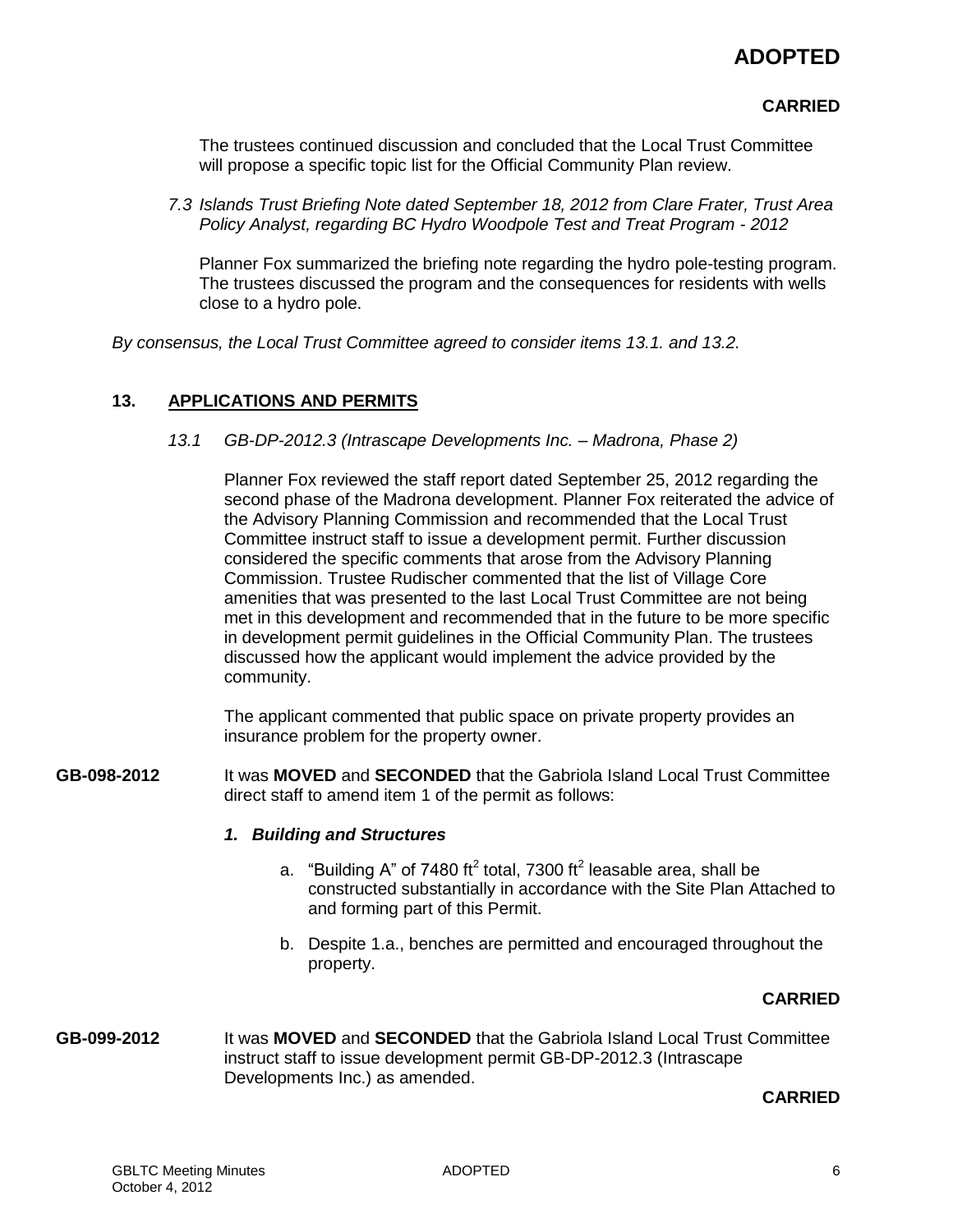#### *13.2 GB-DVP-2012.2 (Boulton)*

Planner Fox reviewed the staff report dated September 13, 2012 regarding the development variance permit to relax the setback requirement in order to facilitate the construction of an open carport and enclosed storage area. Trustee Rudischer commented that she had visited the site and it appears to her that this is the only location on the property that a carport could be located without great expense.

**GB-100-2012** It was **MOVED** and **SECONDED** that the Gabriola Island Local Trust Committee instruct staff to issue development variance permit GB-DVP-2012.2 (Boulton).

#### **CARRIED**

#### *7.4 Gabriola Telephone Directory Renewal*

The trustees discussed the renewal of the annual advertisement in the Gabriola Island telephone directory.

**GB-101-2012** It was **MOVED** and **SECONDED** that the Gabriola Island Local Trust Committee release three hundred and ninety-two dollars (\$392.00) from its Local Expense account (65220) and request that staff renew the Local Trust Committee page in the Gabriola Directory by October 31, 2012.

#### **CARRIED**

*7.5* Advisory Commissions Secretary Appointments

Planner Fox referred to her September 25, 2012 memorandum concerning Advisory Commission Secretary appointments.

- **GB-102-2012** It was **MOVED** and **SECONDED** that the Gabriola Island Local Trust Committee appoint the following members as Secretary for their respective Advisory Commissions:
	- 1. Gabriola Advisory Planning Commission Deb Scott
	- 2. Gabriola Agricultural Advisory Commission Eric Veale
	- 3. Mudge Island Advisory Planning Commission Bob Bollinger

**CARRIED**

*7.6 Emcon Services Inc. Winter Stakeholder Meeting*

The trustees reviewed a letter from the Operations Manager of Emcon Services Inc. regarding the winter stakeholder meeting on Monday October 15, 2012.

#### **8. TRUSTEES' REPORTS**

Trustee members acknowledged the contributions of Chris Jackson, Regional Planning Manager and former Gabriola Planner.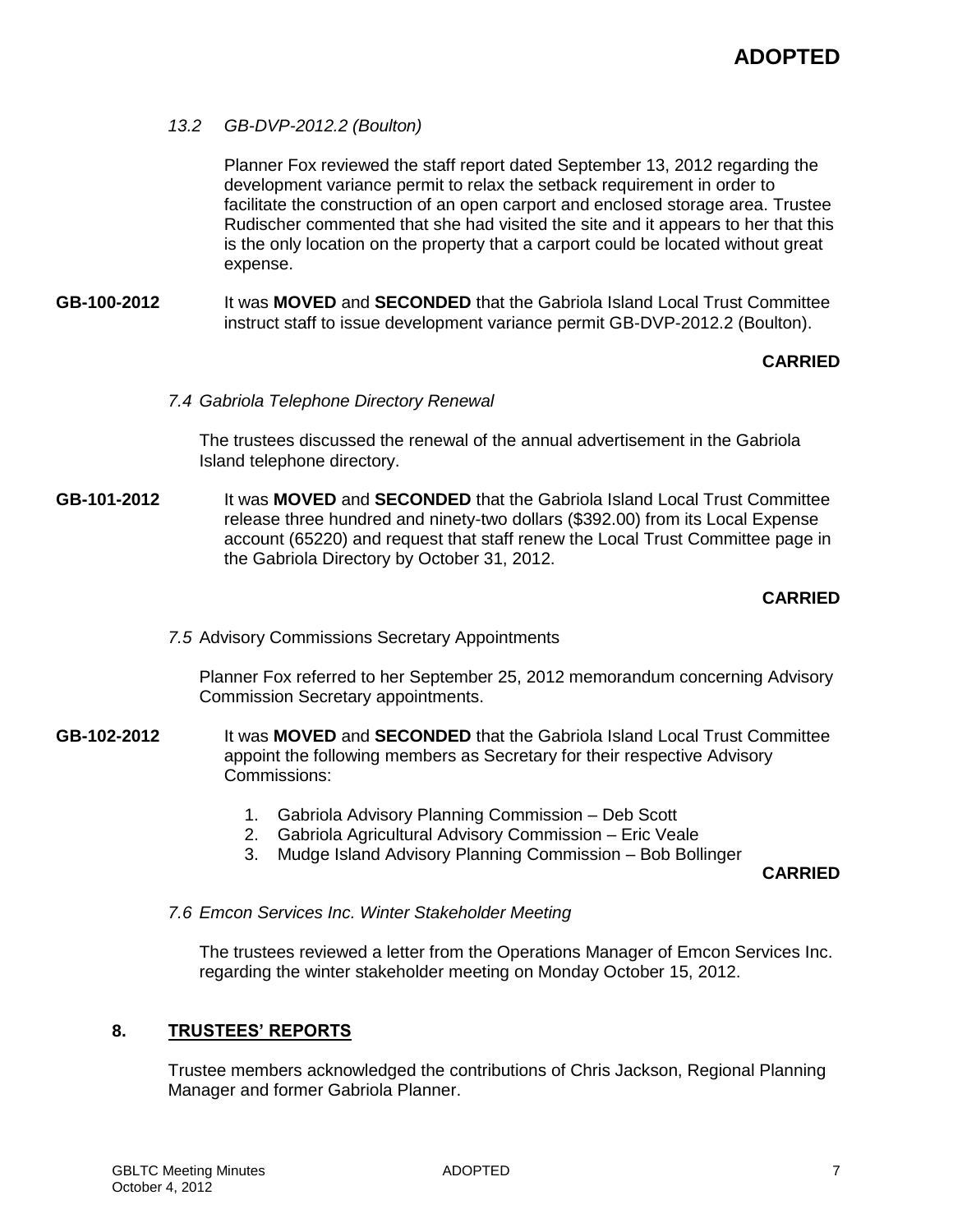**Trustee Rudischer** reported that she had attended Trust Council and submitted a report to the local media. She also mentioned that she had attended meetings with the Advisory Planning Commission and the Gabriola Streamkeepers that also had extensive media coverage. Trustee Rudischer reported that she had attended the official opening of the People for a Healthy Community Resource Centre and remarked that current funding only exists for one year. She reported on having attended the Agricultural Advisory Commission meeting that included a discussion on changing the way Farm Status is calculated by the BC Assessment Authority for tax purposes.

**Trustee Malcolmson** added that she had attended the Union of BC Municipalities Convention and described several of the meetings. She briefly reviewed highlights of other meetings and events.

# **9. CHAIR'S REPORT**

**Chair Graham** reported on the recent Trust Council meeting on Bowen Island. He noted that the Bowen Municipal Councilors were invited to attend the session along with the 24 local trustees. The meeting focused on the adoption of the Strategic Plan and Chair Graham commented on several aspects. He also mentioned an interesting demonstration of oil spill collection.

# **10. REGIONAL DIRECTOR'S REPORT**

**Regional District of Nanaimo Director Howard Houle** was not able to attend this portion of the meeting and provided a printed report summarizing his activities during the past month. Director Houle also attended the Union of BC Municipalities Convention and commented in his report on the two motions, of approximately 200, that received the most attention. (A5 – *decriminalization of marijuana* and A8 – *oil tanker traffic*)

## **11. DELEGATIONS**

There were no delegations scheduled.

## **12. TOWN HALL SESSION**

**Jenny McLeod** expressed her thanks as a former member of the Advisory Planning Commission to Regional Planning Manager Chris Jackson, for his guidance and professional advice. Jenny McLeod, on behalf of the Gabriola Groundwater Management Society, stated that she would be resubmitting to the Local Trust Committee the work that had been done on the Water Act modernization.

## **14. LOCAL TRUST COMMITTEE PROJECTS**

*14.1 Gabriola Island Development Permit Areas (Riparian Areas, Hazardous Areas and Steep Slopes)*